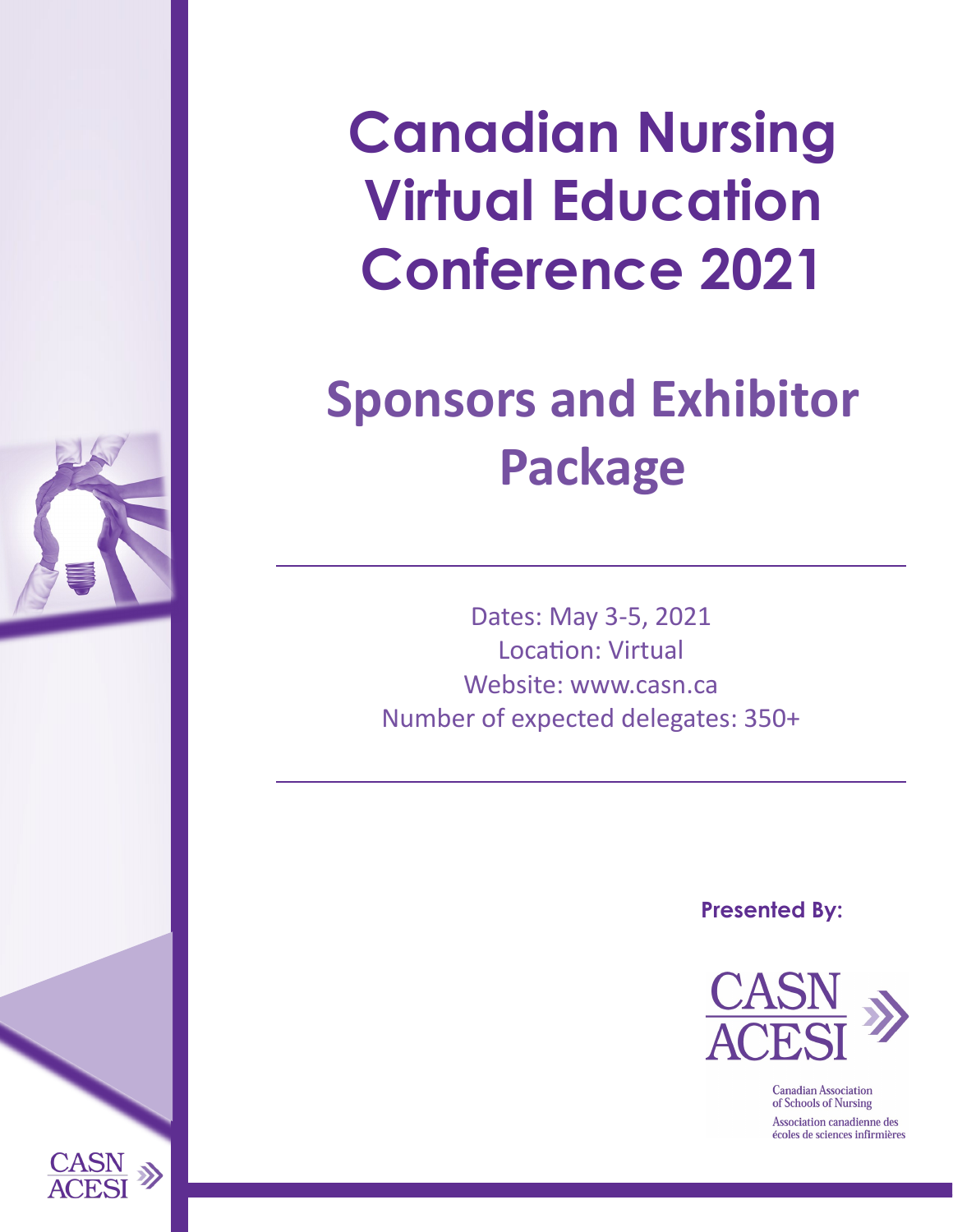

#### **Dear CASN Sponsors,**

Due to the Covid-19 pandemic, CASN had to cancel its inperson Nursing Education Conference, which was to be held in Calgary, Alberta, Canada in May 2020. As a fierce and resilient team, we are proud to announce that we will be hosting our very first Canadian Nursing Virtual Education Conference, which will be held from May 3-5, 2021. Our main theme for the conference is **Responding to the Complexity of Nursing Education and Practice.**

On behalf of the National Conference Planning Committee, I would like to invite your company and/or organization to become a sponsor of this event. We have created four well-defined opportunities for your consideration in the enclosed sponsorship package.

As a sponsor, you will be given the opportunity to showcase your products and services to a national audience. For more information, please do not hesitate to contact Roxanne Nizio, CASN Event Coordinator, at rnizio@casn.ca. I would like to thank you in advance for your generous support. We look forward to welcoming you, your company and/or organization to join our 2021 virtual conference.

Sincerely,

Cynthia Barber

Cynthia Baker, RN, PhD - CASN Executive Director



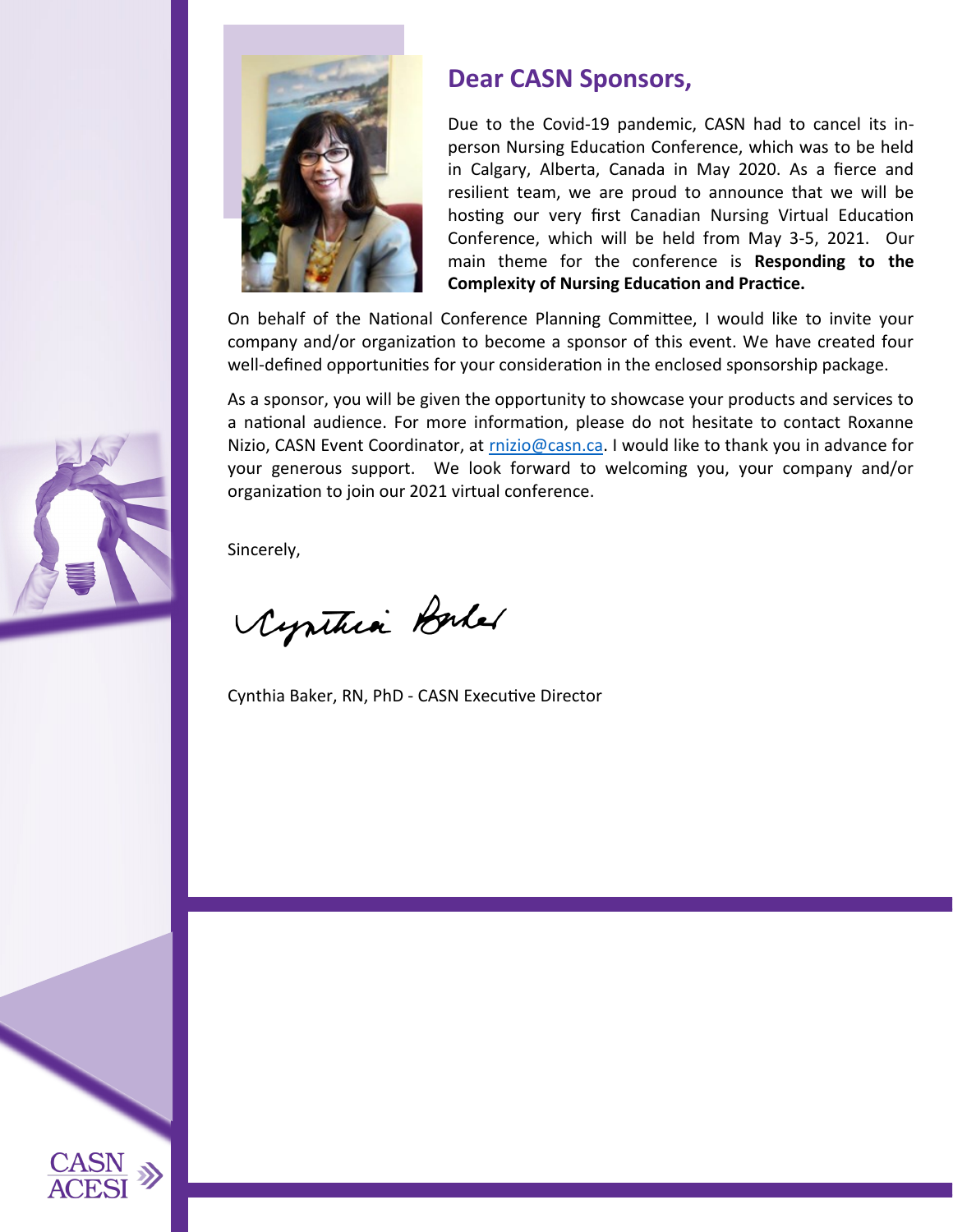### **About the CASN Nursing Education Conference**

In 1986, the Canadian Association of Schools of Nursing (CASN) saw a need to showcase nursing education research and began hosting annual national conferences. From 1986 to 2013, CASN's conferences spotlighted one of three areas: research, education, or academic leadership.

In 2014, CASN launched the Canadian Nursing Education Conference*,* a biennial event that represents all aspects of nursing education and brings researchers, educators, and stakeholders together to discuss the hottest topics and issues facing nursing education today. This conference has long been the hallmark event for top nursing researchers and educators in Canada.

The 2021 conference will focus on the changing and ever-growing world of nursing education. The main theme will be *Responding to the Complexity of Nursing Education and Practice*. The conference's program will feature over 270 presentations, including oral presentations, poster presentations, panel/symposia, and round-table moderated presentations for PhD students with thesis in progress. As well, two keynote addresses by highly renown academics Dr. Bernie Garrett (Associate Professor, University of British Columbia School of Nursing) and Dr. Jacinthe Pepin (Professeur titulaire, Université de Montréal, Faculté des sciences infirmières) will address the theme of the conference.

New for 2021, CASN has partnered with FUTUR Team, who will hold a Scientific Forum on May 5 as part of the conference, titled "University Education Focused on Transformational Learning for Health Professionals: The Contribution of the Competency-based Approach". This Forum is attended by participants from nursing, education, and rehabilitation science from within Québec and other French speaking countries such as France, Lebanon, and Belgium.

The CASN conference will provide your organization/company with a national and potentially international stage to market and showcase your products, services and achievements to key decision makers and industry leaders. Additional details about CASN are found on the last page of this package.

With almost 300 abstracts received for the last conference and another 120 new abstracts for the 2021 conference, we are anticipating over 350 delegates to participate this year, representing education, research, and administration interests from across Canada. We are excited to offer a high caliber virtual conference in 2021.

> **Dates**: Monday, May 3 – Wednesday, May 5, 2021 **Website**: www.casn.ca **Conference webpage**: https://www.casn.ca/2020/12/the-casn-biennialcanadian-nursing-virtual-education-conference-2021/

**For more information, please contact:** Roxanne Nizio Administrative Officer-Event Coordinator/Agente des affaires administratives-Coordonnatrice des événements Canadian Association of Schools of Nursing E-mail: [rnizio@casn.ca](mailto:rnizio@casn.ca) Telephone: (613) 235-3150 ext.133 Fax: (613) 235-4476



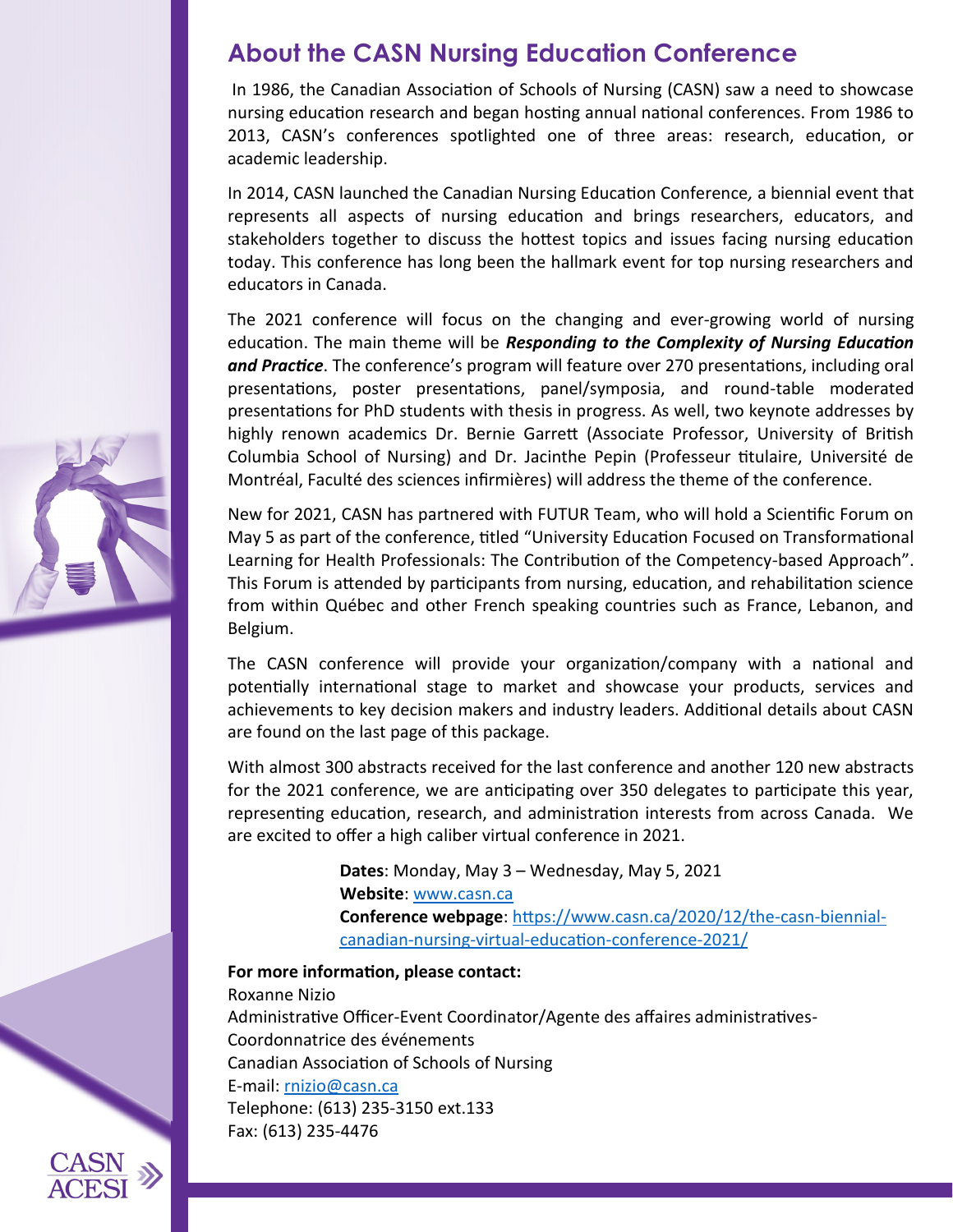#### **CASN Conference Sponsors Benefits**

As a sponsor at the 2021 Canadian Nursing Virtual Education Conference, you will be a highly visible part of Canada's premier nursing education and research conference. Over 350 of Canada's top nurse educators, administrators, and researchers will be in attendance, and they will be presenting the most innovative nursing research currently being conducted across the country.

You will have the opportunity to:

- Showcase your products and services directly to nurse educators, decision makers, researchers, and representatives from other national nursing organizations.
- Increase your company or organization's visibility: Whether you are large or small, local national or international, there are various virtual opportunities to involve your organization in the conference and be seen and heard.
- Virtual benefits opportunities (depending on sponsorship tier chosen): Sponsorship recognition on CASN's social media and conference webpage. On the virtual conference platform, you may choose to have a booth to post promotional videos, brochures, promotional documents, and include your company's representative contact information. Direct link to your email to answer any questions from the attendees, text chat, and/or live video chat with attendees.

As with all CASN events, we strive to provide our sponsors with excellent service and value.



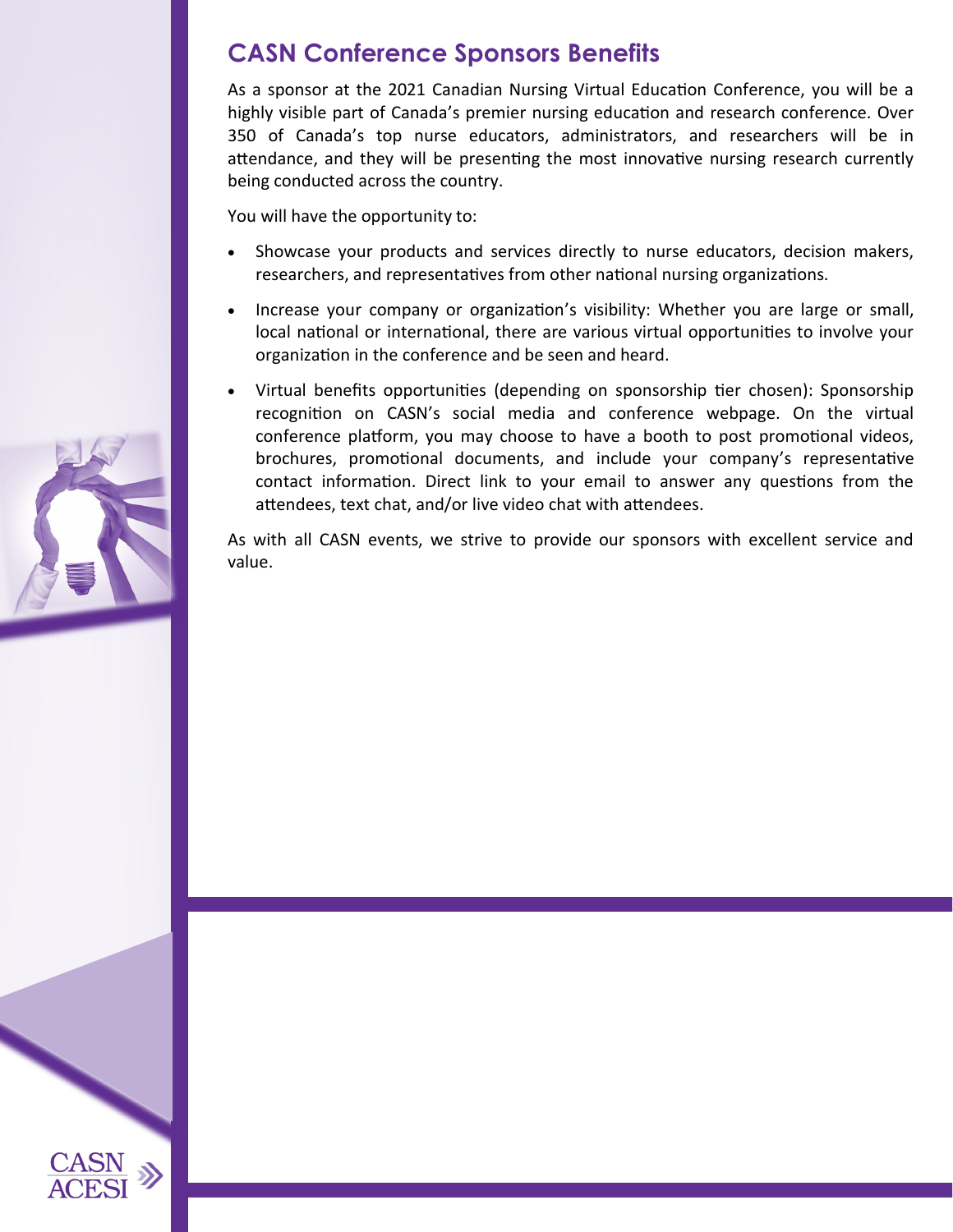## **Sponsorship Tiers**

|                                                                                                                                                                                                   | <b>Prestige</b>                    | Platinum                           | Gold                               | <b>Silver</b>          |
|---------------------------------------------------------------------------------------------------------------------------------------------------------------------------------------------------|------------------------------------|------------------------------------|------------------------------------|------------------------|
| Early bird sponsorship price (15% discount un-<br>til March 5, 2021)                                                                                                                              | \$1,275.00<br><b>CAD</b>           | \$1,020.00<br><b>CAD</b>           | \$765.00<br><b>CAD</b>             | \$510.00<br><b>CAD</b> |
| Regular sponsorship price (after March 5,                                                                                                                                                         | \$1,500.00                         | \$1,200.00                         | \$900.00                           | \$600.00               |
| 2021)                                                                                                                                                                                             | <b>CAD</b>                         | <b>CAD</b>                         | <b>CAD</b>                         | <b>CAD</b>             |
| Conference webpage Sponsor logo with link to<br>company website placed on conference page of<br><b>CASN</b> website                                                                               | X                                  | X                                  | X                                  | X                      |
| Sponsorship directory listing on virtual<br>conference platform<br>Logo and direct email contact in sponsorship<br>directory                                                                      | X                                  | X                                  | X                                  | X                      |
| Attendee registration and basic analytics<br>information<br>Receive registration list (for those who con-<br>sent) and basic analytics of who viewed your<br>directory listing                    | X                                  | X                                  | X                                  |                        |
| Advanced analytics information of who clicked<br>on booth, documents, and videos                                                                                                                  | X                                  | X                                  |                                    |                        |
| Social media promotion<br>Mention on CASN's social media accounts                                                                                                                                 | X                                  | X                                  | $\mathsf{x}$                       | X                      |
| 2D/3D Standard Virtual Booth<br>Vendor logo place (booth images provided in<br>this package)                                                                                                      | $\mathsf{x}$                       | X                                  | X                                  |                        |
| Visibility in chat area<br>When attendees click on vendor booth                                                                                                                                   | X                                  | X                                  | $\mathsf{x}$                       |                        |
| <b>Vendor Booth Notification</b><br>SMS or email notification when an attendee<br>visits your booth                                                                                               | X                                  | X                                  |                                    |                        |
| <b>Post PDF documents</b><br>Promote your products, services, organization<br>(zip file)                                                                                                          | X (10 max)                         | $X(5 \text{ max})$                 | $X(2 \text{ max})$                 |                        |
| <b>Post Videos</b><br>Promote your products, services, organization                                                                                                                               | $X(2 \text{ max})$                 | $X(1 \text{ max})$                 |                                    |                        |
| <b>Prize draw entries</b><br>Gamification points awarded to encourage<br>attendees to visit sponsor booths. More points<br>earned gives attendees more chances to win.                            | X (4,500<br>points per<br>visitor) | X (3,000<br>points per<br>visitor) | X(1,500)<br>points per<br>visitor) |                        |
| <b>LIVE Video Meeting</b><br>LIVE Meeting platform embedded in vendor<br>booth for live video meetings with attendees<br>who visit the booth in real time (schedule to be<br>provided by sponsor) | Χ                                  |                                    |                                    |                        |
| Registration<br>Complimentary attendee registration(s)                                                                                                                                            | $\overline{2}$                     | $\mathbf{1}$                       | $\mathbf{1}$                       | $\mathbf 0$            |



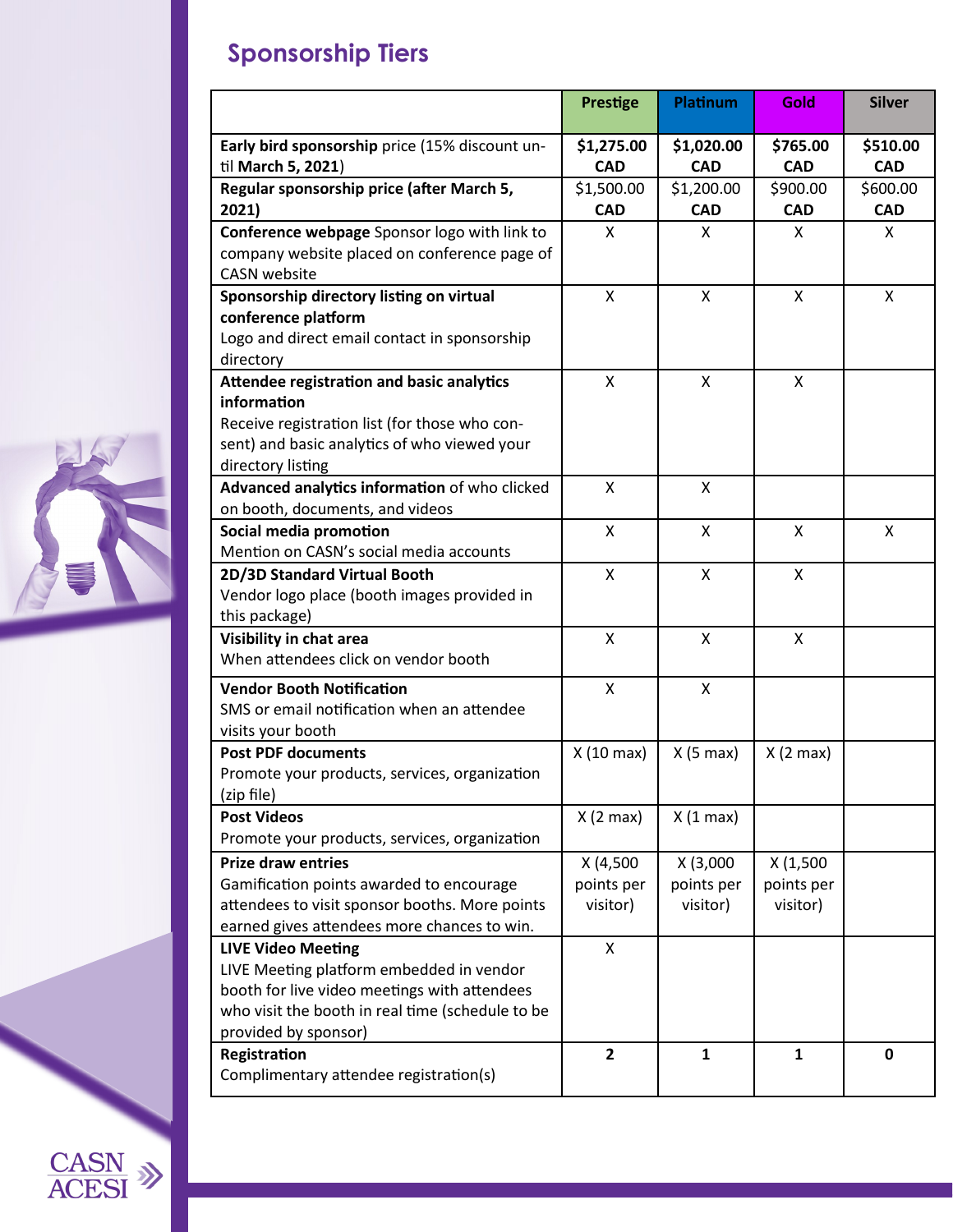#### **A la carte options that may be added only to Prestige, Platinum and Gold sponsorship tier price:**

- Sponsorship branding logo on main lobby page (with other sponsors): additional \$500.00
- Sponsor keynote speakers (Monday, May 3, 2021 and Tuesday, May 4, 2021). Static logo during keynote presentation: additional \$250.00 for one day or \$350.00 for both days (with other sponsors)
- Sponsor poster presentations gallery: additional \$450.00 (One spot available on first come first serve basis)
- Sponsor oral presentations gallery: additional \$450.00 (One spot available on first come first serve basis)
- Site wide push notification with link directly to sponsor's exhibitor booth: additional \$150.00 for one, \$225.00 for two, or \$300.00 for three (times will be assigned on a first come first serve basis)
- Upgrade to Video Gallery- dedicated page with thumbnails for videos/descriptions, (max 9 videos): additional \$600.00
- Upgrade to PDF-link gallery- dedicated page with thumbnails and description for PDF downloads (max 20 PDFs): additional \$500.00
- *Design your own company branded booth that will be customized to your specifications: An additional charge of \$2,100.00 will be added to the chosen sponsorship tier price.*

If you wish to donate a virtual giveaway or prize for the draw and be recognized as an inkind sponsor, please indicate on the sponsor form and Event Coordinator Roxanne Nizio will contact you.

For additional information or questions, please contact Event Coordinator Roxanne Nizio at rnizio@casn.ca



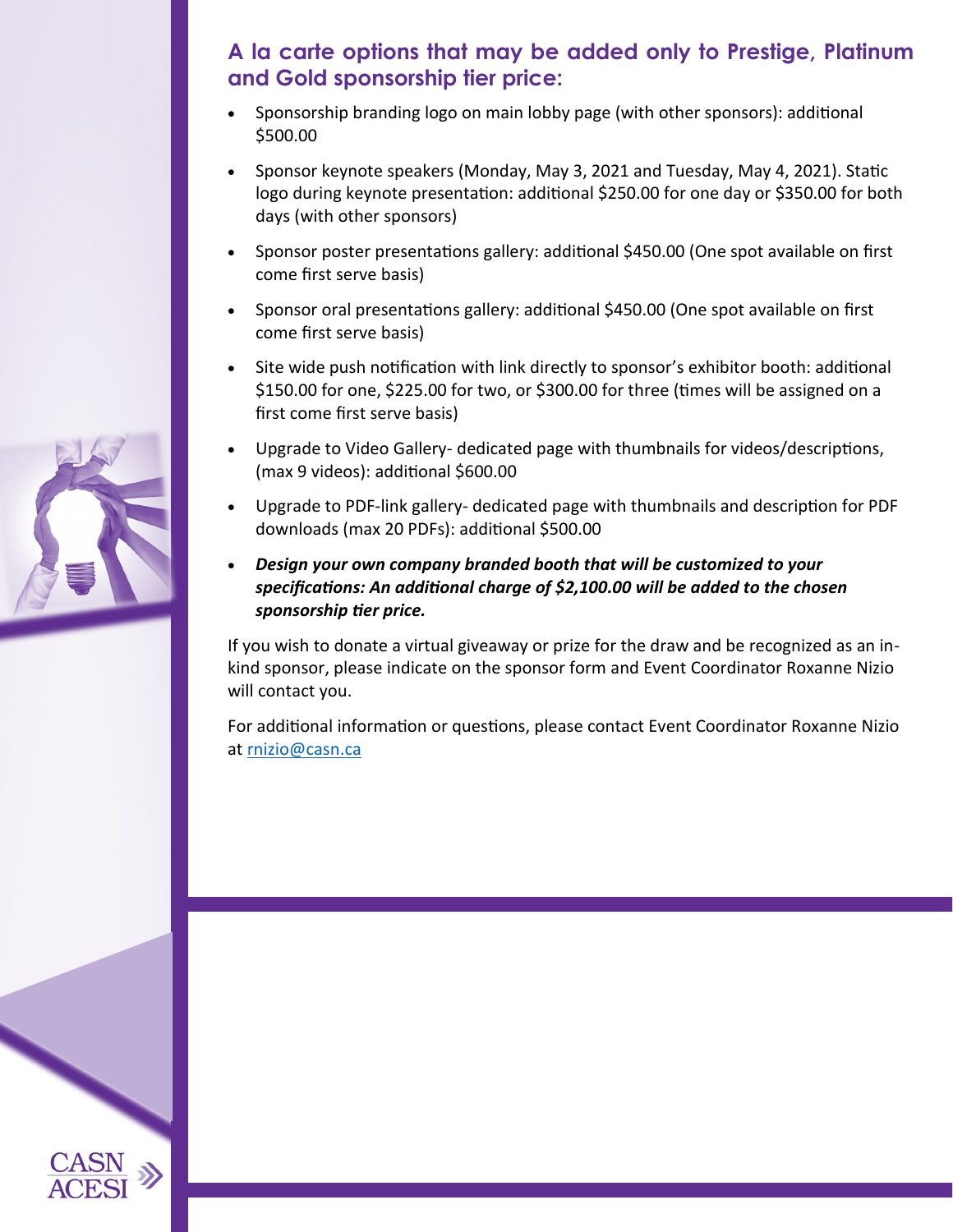## **Standard Sponsorship Exhibitor Booth Designs**

**Prestige booth**



#### **Platinum booth**



## **Gold booth**





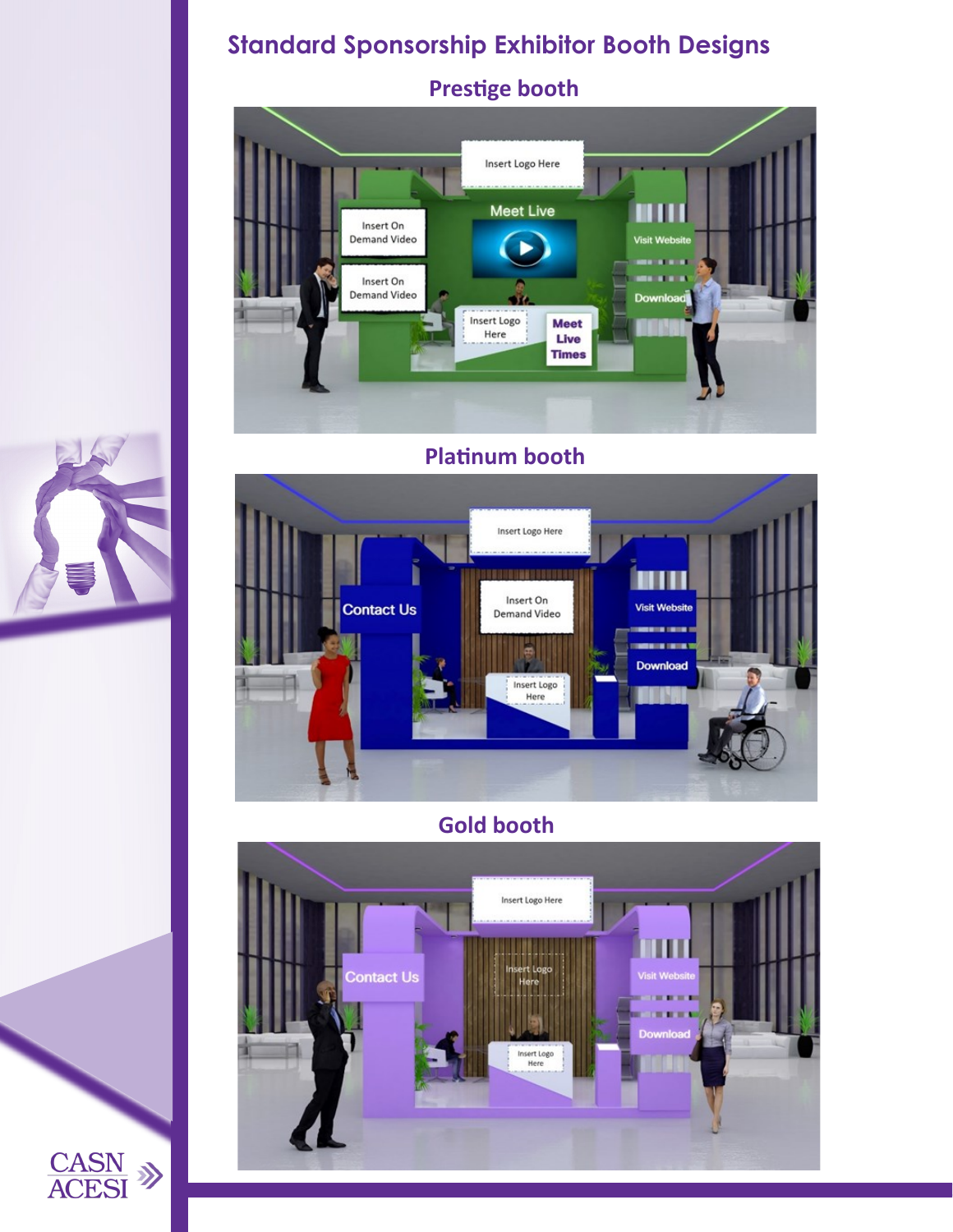

#### **2021 CASN Virtual Nursing Education Conference Virtual Sponsor Registration Form**

May 3-5, 2021

#### **We would like to be:**

- **Prestige Sponsor** (\$1,500.00 CAD)- **Early Bird** rate applicable until March 5, 2021: **\$1,275.00**
- **Platinum Sponsor** (\$1,200.00 CAD) **Early Bird** rate applicable until March 5, 2021: **\$1,020.00**
- **Gold Sponsor** (\$900.00 CAD) **Early Bird** rate applicable until March 5, 2021: **\$765.00**
- **Silver Sponsor** (\$600.00 CAD)- **Early Bird** rate applicable until March 5, 2021 **\$510.00**

**\*Sponsorship form and payment must be received by Friday, March 5, 2021 to qualify for Early Bird rate.**

**We would like to add the following à la carte options (only available to Prestige, Platinum and Gold sponsors):**

- $\Box$  Sponsorship branding logo on main lobby page (with other sponsors): additional \$500.00
- $\Box$  Sponsor keynote speakers (Monday, May 3, 2021 and/or Tuesday, May 4, 2021.) Static logo during key note presentation
	- □ One day: additional \$250.00
	- $\Box$  Two day: additional \$350.00
- $\Box$  Sponsor poster presentations gallery: additional \$450.00 (One spot available on first come first serve basis)
- $\Box$  Sponsor oral presentations gallery: additional \$450.00 (One spot available on first come first serve basis)
- $\Box$  Site wide push notification with link directly to sponsor's exhibitor booth (times will be as signed on a first come first served basis)
	- □ One notification: additional \$150.00
	- $\Box$  Two notifications: additional \$225.00
	- $\Box$  Three notifications: additional \$300.00
- $\Box$  Upgrade to Video Gallery- dedicated page with thumbnails for videos/descriptions (max 9 videos): additional \$600.00
- $\Box$  Upgrade to PDF-link gallery- dedicated page with thumbnails and description for PDF downloads (max 20 PDFs): additional \$500.00
- $\Box$  We would like to design a branded booth customized to our company specifications: additional charge to chosen sponsorship tier: \$2,100.00

#### **In-kind Prize Donation:**

 $\Box$  We would like to donate a virtual giveaway or prize for the draw and be recognized as an in-kind sponsor. Event Coordinator Roxanne Nizio will contact you for details.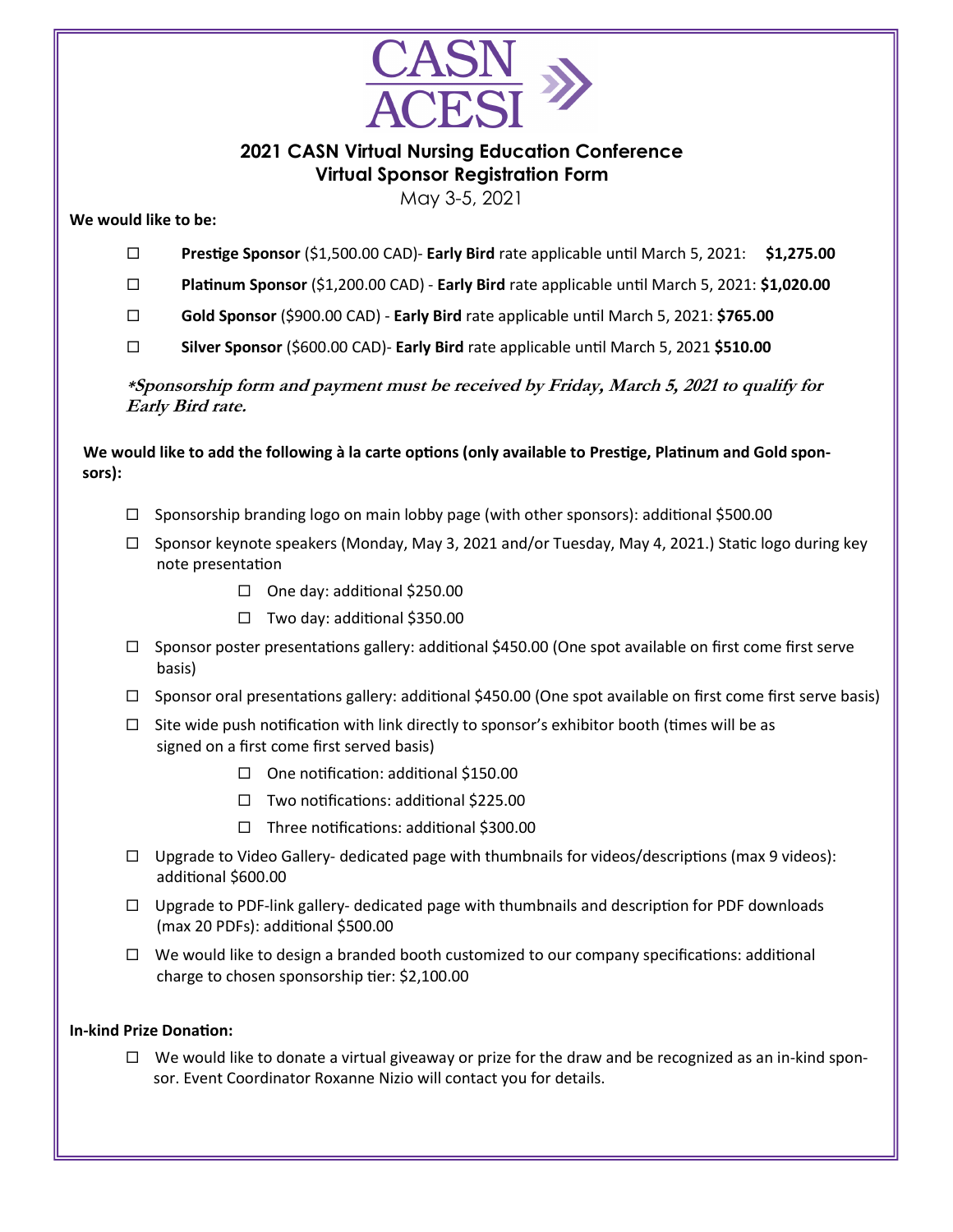| <b>2021 CASN Virtual Education Conference</b><br><b>Virtual Sponsor Registration Form</b><br>May 3-5, 2021                                                                                         |  |  |  |  |  |  |
|----------------------------------------------------------------------------------------------------------------------------------------------------------------------------------------------------|--|--|--|--|--|--|
| Organization name to be used for sponsor recognition purposes:                                                                                                                                     |  |  |  |  |  |  |
|                                                                                                                                                                                                    |  |  |  |  |  |  |
|                                                                                                                                                                                                    |  |  |  |  |  |  |
|                                                                                                                                                                                                    |  |  |  |  |  |  |
|                                                                                                                                                                                                    |  |  |  |  |  |  |
|                                                                                                                                                                                                    |  |  |  |  |  |  |
|                                                                                                                                                                                                    |  |  |  |  |  |  |
| Please provide the following credit card information:                                                                                                                                              |  |  |  |  |  |  |
|                                                                                                                                                                                                    |  |  |  |  |  |  |
|                                                                                                                                                                                                    |  |  |  |  |  |  |
| *Please note: we do not accept American Express                                                                                                                                                    |  |  |  |  |  |  |
| Please remit this completed form with payment by Friday, March 5, 2021 for early bird sponsor price or by<br>Thursday, April 1, 2021 at regular rate to:<br>Roxanne Nizio<br>Email: rnizio@casn.ca |  |  |  |  |  |  |
| SPONSOR POLICIES/TERMS AND CONDITIONS:                                                                                                                                                             |  |  |  |  |  |  |

- Sponsorship opportunities are granted on a first come first-served basis.
- Sponsorship early bird price will end on March 5, 2021. Completed form and full payment must be submitted via email by this date to receive the early bird price.
- Regular sponsorship price: Completed sponsorship registration form must be received via email with full payment by Thursday, April 1, 2021.
- Cancellations must be received in writing (via email) to Roxanne Nizio.
- Cancellations received before Thursday; April 1, 2021 are subject to a \$75.00 cancellation fee.
- No refunds will be given for cancellations received on or after Thursday, April 1, 2021.
- *NCLEX exam related promotional materials are not permitted to be posted/promoted/distributed.*